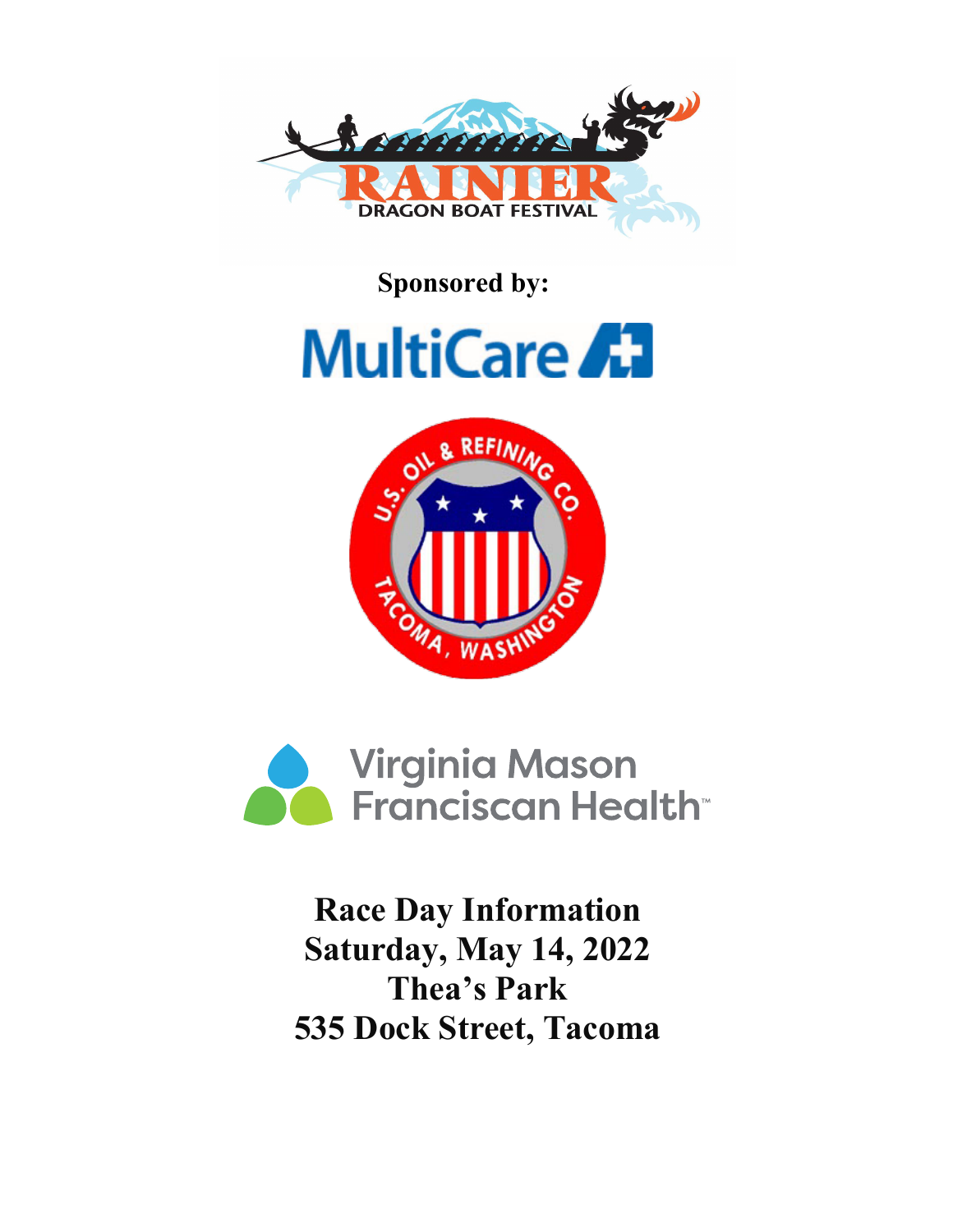## **Schedule (more details as follows)**

| $7:30 \text{ am}$ | Registration opens; team managers or captains check in with        |
|-------------------|--------------------------------------------------------------------|
|                   | Registration to drop off rosters and get tent location assignments |
| $8:00$ am         | Opening ceremonies: Blessing and Dotting of the Eyes of the        |
|                   | Dragon                                                             |
| $8:30 \text{ am}$ | Captains meeting / Volunteer Steers and Callers meet on the dock   |
| $9:00 \text{ am}$ | Community team races begin                                         |

## **Gear Drop-Off and Parking (maps and other info attached)**

- To drop off and pick-up gear at Thea's Park: enter the parking lot by Rock the Dock Pub and drive through the Dock Building toward Thea's Park. **NO PARKING in the Dock Building.**
- Closest paid parking: about 78 spaces available in the lot behind the Dock Building – first come, first served.  $$10.00$  for the day Cash ONLY-Carpooling encouraged!
- Other paid parking: two lots by the Fish Peddler Restaurant (East  $15<sup>th</sup>$  & Dock Street).
- **Free parking: Tacoma Dome Transit Center** (434 East 25<sup>th</sup> Street). Shuttle service will pick up on East G Street, starting at 7 am about every 15mins. Enter the parking garage from East  $25<sup>th</sup>$  street and park on the east end of the garage close to East G Street.

## **Featured Vendors**

In addition to crafts, sportswear and other vendors, food will be available:

- 1. Stitches (actual name)
- 2. Nicole's Jewelry
- 3. Claudia Massage
- 4. TNT Coffee
- 5. Kelly's Hot Dogs
- 6. Trader Joe's (snacks)
- 7. Dragon boat stuff (actual name)
- 8. Persist Design
- 9. Dragons and Things
- 10. Claudia Massage
- 11. WAM Dragonboat Club (fundraiser)
- 12. David's Ice Cream

## **Other Things to Know**

• Team tent sites will be assigned and will be posted on the TDBA website: www.TacomaDragonBoat.org.